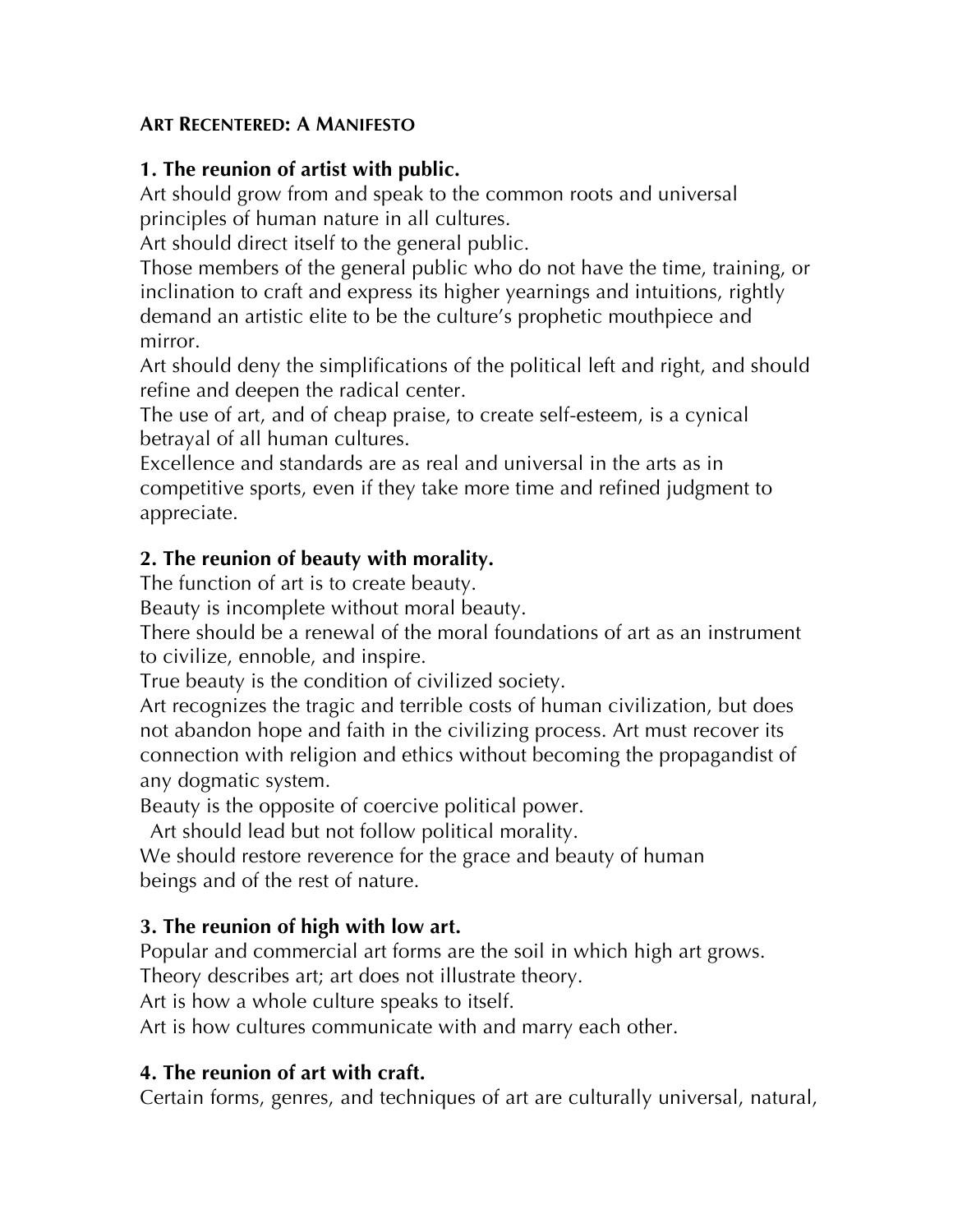and classical.

Those forms are innate but require a cultural tradition to awaken them. They include such things as visual representation, melody, storytelling, poetic meter, and dramatic mimesis.

These forms, genres, and techniques are not limitations or constraints but enfranchising instruments and infinitely generative feedback systems. High standards of craftsmanship and mastery of the instrument should be restored.

# **5. The reunion of passion with intelligence.**

Art should come from and speak to what is whole in human beings. Art is the product of passionate imaginative intelligence, not of psychological sickness and damage.

Even when it deals, as it often should and must, with the terrifying, tragic, and grotesque, art should help heal the lesions within the self and the rifts in the self's relation to the world.

The symbols of art are connected to the embodiment of the human person in a physical and social environment.

# **6. The reunion of art with science.**

Art extends the creative evolution of nature on this planet and in the universe.

Art is the natural ally, interpreter, and guide of the sciences. The experience of truth is beautiful.

Art is the missing element in environmentalism.

Art can be reunited with physical science through such ideas as evolution and chaos theory.

The reflectiveness of art can be partly understood through the study of nonlinear dynamical systems and their strange attractors in nature and mathematics.

The human species emerged from the mutual interaction of biological and cultural evolution.

Thus our bodies and brains are adapted to and demand artistic performance and creation.

We have a nature; that nature is cultural; that culture is classical.

Cultural evolution was partly driven by inventive play in artistic handicrafts and performance.

The order of the universe is neither deterministic nor on the road to irreversible decay; instead the universe is self-renewing, self-ordering, unpredictable, creative, and free.

Thus human beings do not need to labor miserably to despoil the world of